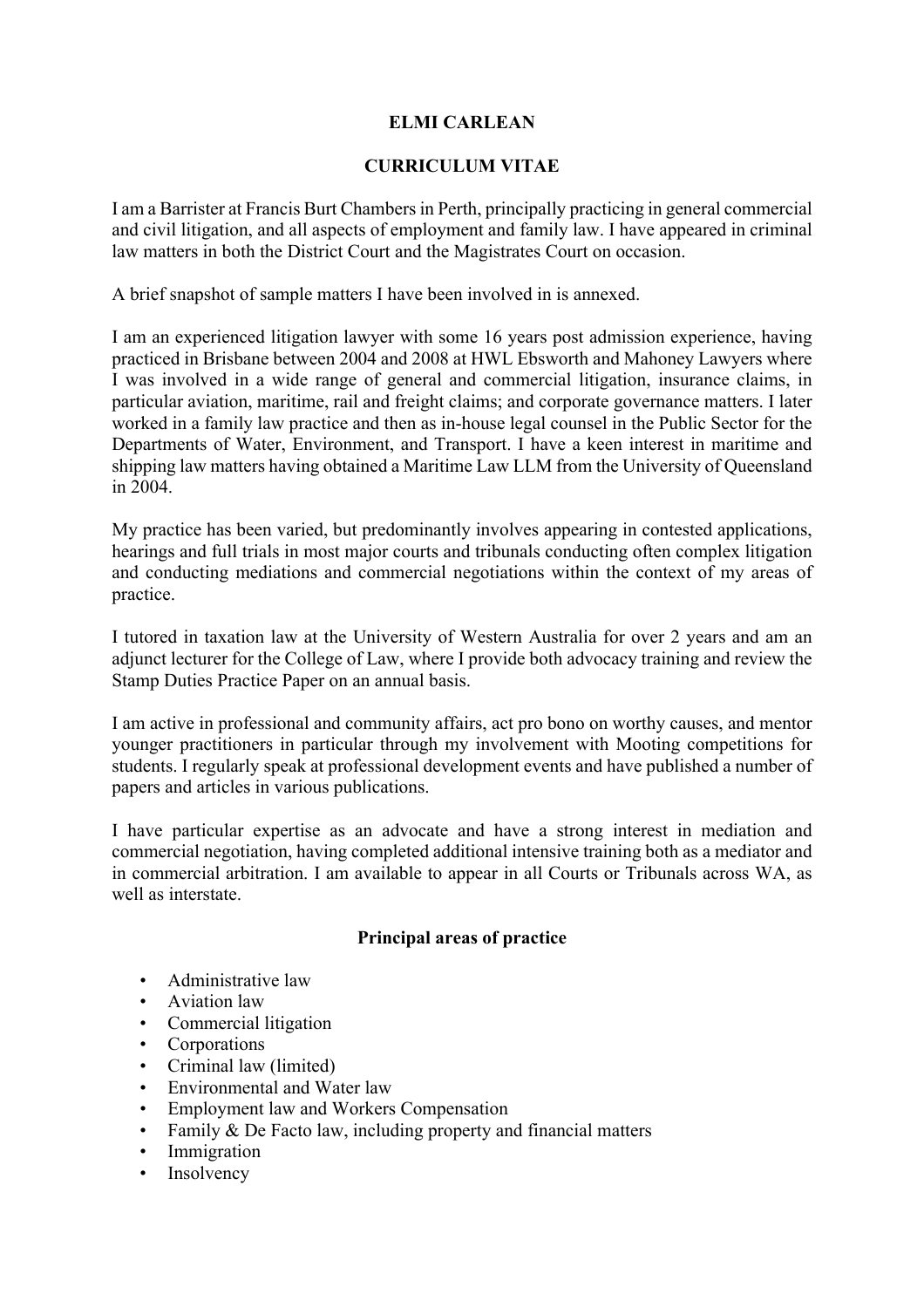- Insurance (incl. Pubic liability claims; Plaintiff Personal Injuries claims)
- Medical Negligence
- Mining Law
- Planning and Development
- Shipping Law
- Taxation
- Wills and Estates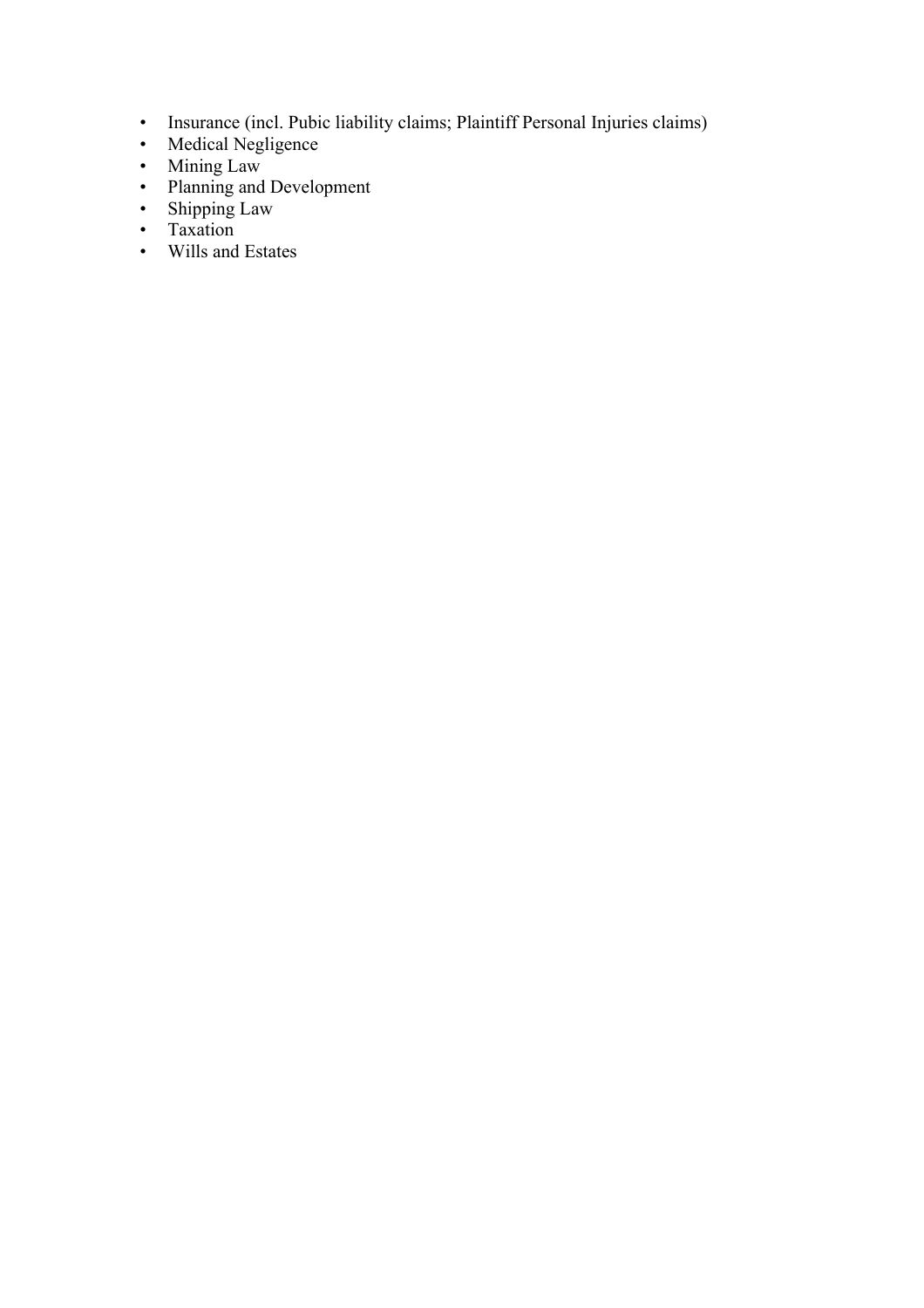#### **Professional background**

#### **Qualifications:**

- Bachelor of Arts, Rhodes University, 1987
- Bachelor of Laws (Hons) Rhodes University, 1990
- Graduate Diploma (Practical Legal Education and Training), University of Queensland, 2003
- Master of Laws (Maritime), University of Queensland, 2004

#### **Admission:**

- Supreme Court of South Africa (Nov 1993)
- Supreme Court of Queensland (Feb 2004)
- High Court of Australia (Feb 2005)

### **Legal Practice:**

- Articles, De Villiers Evans and Pettit (Dbn) 1991
- Solicitor, Ebsworth and Ebsworth Lawyers (Qld) 2004
- Solicitor, Mahoney Lawyers (Old) 2007
- Solicitor, Sole Practice and at Guidice Solicitors (WA) Family law and Criminal law 2008
- Solicitor, Public Sector (WA) 2009
- Solicitor, Family law sole practice  $(WA) 2014$
- Barrister, Francis Burt Chambers  $(WA) 2015$  to date

#### **Professional associations, committees and boards**

- Tutor, Law of Taxation University of Western Australia Law School
- Former Secretary, Women Lawyers of WA (2 years)
- Member, Law Society of WA
- Member CPD Committee, Family Law Practitioners' Association of WA
- Member, Administrative, Constitutional and Migration Law Committee, Law Society of WA

### **Contact details**

- Francis Burt Chambers
- 19th floor, Allendale Square, 77 St Georges Terrace, Perth, WA 6000
- Phone: 08-92200417
- Fax: 9220 0563
- Email: ecarlean@francisburt.com.au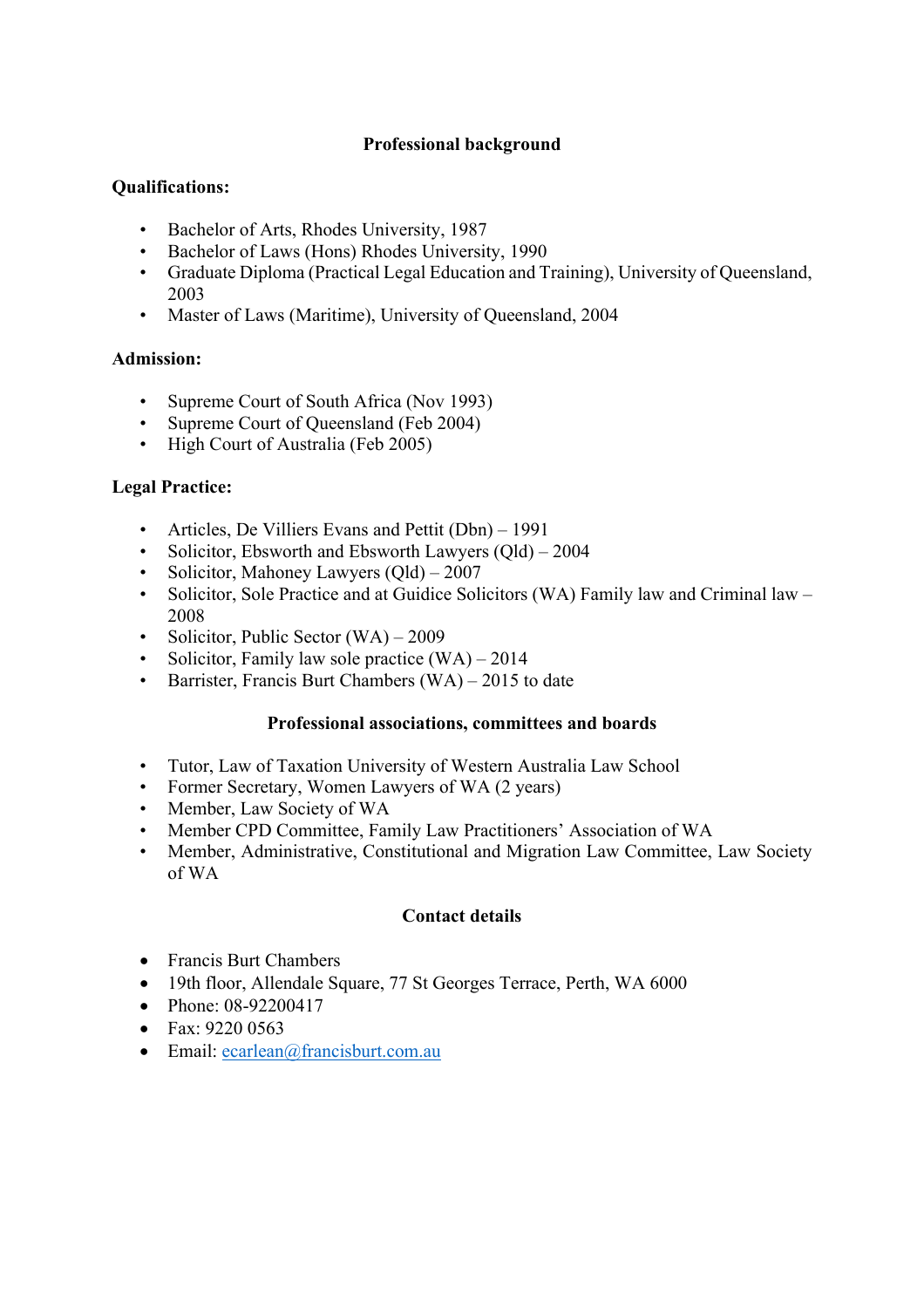## **Brief Snapshot of Matters**

#### **Aviation claims:**

- Successfully representing Etihad Airlines in breach of conditions of carriage litigation involving jurisdictional error by claimant. Application of Article 29 of the Montreal Convention and interface of Articles 33 and 34 with section 28(2) of the *Magistrates Court (Civil Proceedings) Act* 2004.
- Successfully defending Korean Airlines Limited in tri-party litigation resulting from loss arising from cargoes of fresh meat being rejected in the USA due to broken seals on containers and advising on indemnities and contractual conditions governing the relationship between the Airline, Meat Cooperative, and the freight forwarder.
- Acting for Underwriters at risk on strategic positioning in litigation of claims brought under Civil Aviation legislation including Qantas Airways Limited on various public liability claims involving injury on domestic and international flights, non-passenger injuries at terminals; liability due to faulty mechanical lifting equipment; contribution claims against manufacturers, labour hire companies, and other third parties.

### **Taxation law and Insolvency law:**

- Representing the Commissioner of Taxation pertaining to the Commissioner's powers in making a written determination disregarding, or allocating to another financial year, all or part of the taxpayer's non-concessional contributions having regard to the "bring forward" rule and giving consideration to what constitutes "special circumstances" for the exercise of the discretion; whether ill-health and poor financial advice are special circumstances within the objects of Division 292 of the Income Tax Assessment Act 1997.
- Representing the Commissioner of Taxation in s 588FF Corporations Act preferential claim proceedings, pertaining to voidable transactions and enforcing director indemnities in respect of associated losses;
- Representing the Commissioner of Taxation in enforcing liability of directors of various companies for penalties arising from unpaid PAYG withholding and unpaid superannuation guarantee charges and obtaining summary judgement.
- Representing the Commissioner of Taxation in winding up numerous companies.

### **General insurance related commercial litigation:**

- Conducting contested litigation on behalf of Suncorp Metway Insurance Limited, RACQ Insurance and Allianz Australia Insurance Limited in numerous matters involving motor vehicle claims, public and product liability claims.
- Conducting litigation in large multi-party construction claim on behalf of Stuartholme School and negotiating with various stakeholders.
- Representing insurers in large multi-party agricultural contamination claim involving manufacturers and suppliers of contaminated chicken feed.

### **Public liability matters:**

- 2018: Successfully representing plaintiff in personal injuries claim against Grace Ocean Pty Ltd, involving serious injury sustained from negligent actions of crew of bulk Iron ore carrier, M.V. Mineral Nippon during tug operations at Port Hedland harbour.
- Representing Sportscover Pty Ltd in personal injuries claim against insured Australian Touch Association and Toowoomba City Council;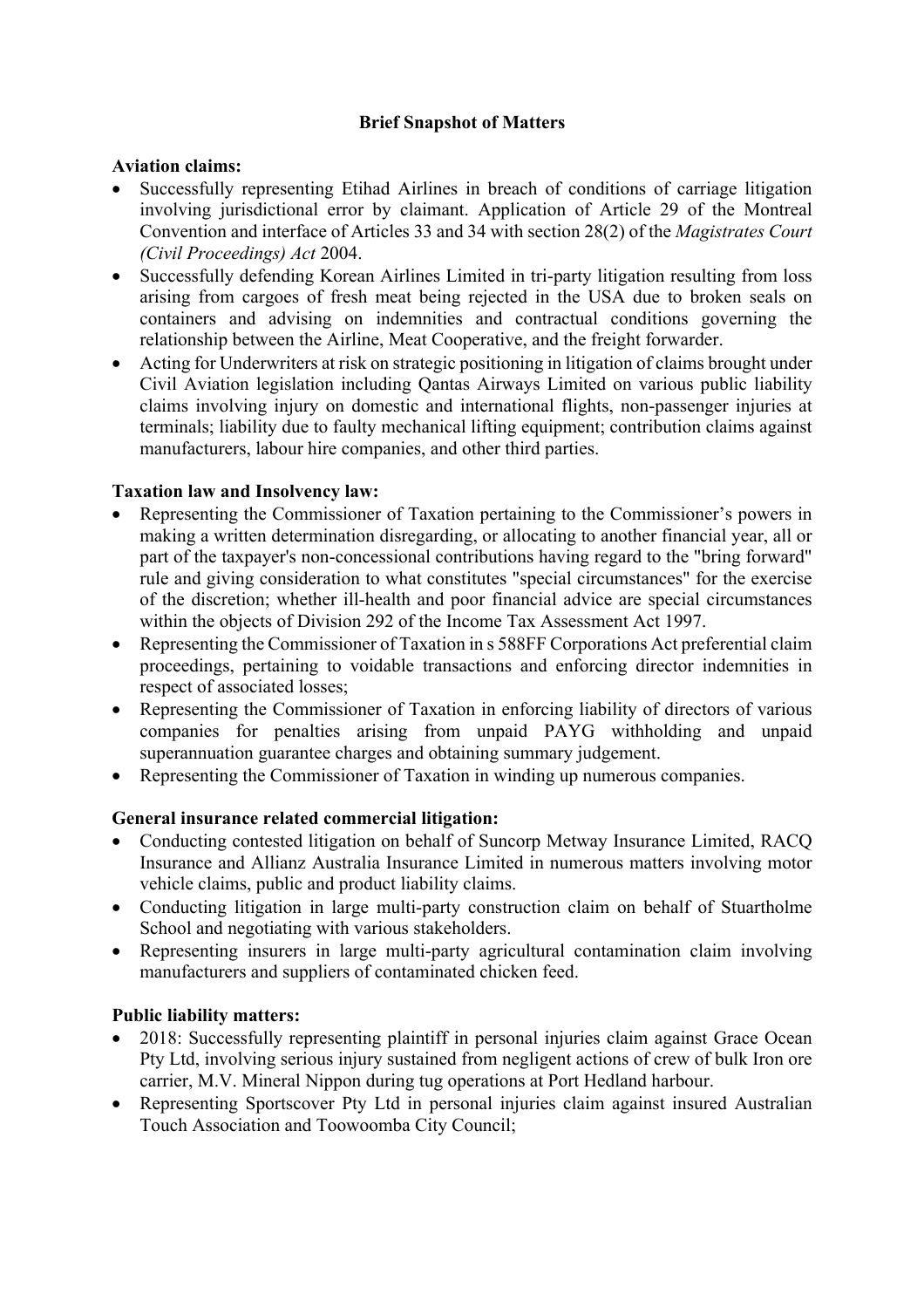- Representing Sportscover Pty Ltd on behalf of Fitness Centre in public liability claim involving injury to member in circumstances involving product liability of supplier and manufacturer of fittings supplied;
- Representing Sportscover Pty Ltd in public liability claim against Australian Gymnastics Association based on vicarious liability for acts and omissions of coaches of elite gymnasts.
- Representing OBE Mercantile Mutual Marine on public liability claim involving injury caused by third party to insured whilst water skiing.

#### **Marine matters:**

- Conducting subrogated action on behalf of OBE Insurance Ltd for recovery of damages arising from damage to the insured vessel following an explosion of the defendant's vessel whilst berthed in Queensland.
- Ports Advising the States of Western Australia and Queensland pertaining to State owned ports, and advising private port authorities and Marina owners on liability arising from various claims such as third party property claims, damage to infrastructure, damages to vessels, environmental considerations including biosecurity hazards and marine pollution.

#### **Shipping matters:**

- Advising on the rights of creditors, e.g. skippers' maritime liens under the Admiralty Act, potential claims by crew for wages and acting for International ship owners in relation to vessels under arrest in Queensland, representing owners rights against charterers.
- Acting for various off-shore charterers trading with vessel in the Solomon Islands, in relation to disputes with vessel owners involving the arrest of vessels in Queensland and advising on sale of vessels by the Marshal.

#### **Administrative law matters:**

- Representing Maritime Safety Queensland in contentious decisions of public significance pertaining to the statutory interpretation of and compliance with complex Shipping Standards legislation regulating the design and accreditation of Domestic commercial vessels and Regulated Australian Vessels.
- Representing Maritime Safety Queensland as Regulatory Authority in Administrative proceedings concerning the refusal of approval to grant landing rights to a large international vessel with a helipad in circumstances of substandard design and noncompliance with relevant specifications.
- Advising Marine Safety regarding establishing a Roadstead at Western Australian Port extending beyond 12 nautical mile territorial sea limit into the EEZ in accordance with the United Nations Convention on the Law of the Sea; providing advice on limits of territorial sea to be extended by way of proclamation pursuant Seas and Submerged Lands Act, and pre-requisite re-proclamation of Port under the Shipping & Pilotage Act to bring transhipment process within Harbour Master control.

### **Mining Law and Water Law:**

• Representing the State of Western Australia in implementation of major state-wide initiative pertaining to federally funded Salinity recovery project and legal implications for State Government in entering into an agreement with preferred water service provider for Ord River Irrigation Expansion project under split ownership of asset and water service provision model. Drafting all associated contractual documentation including financial assistance agreements between the State and a Water Cooperative for the Gascoyne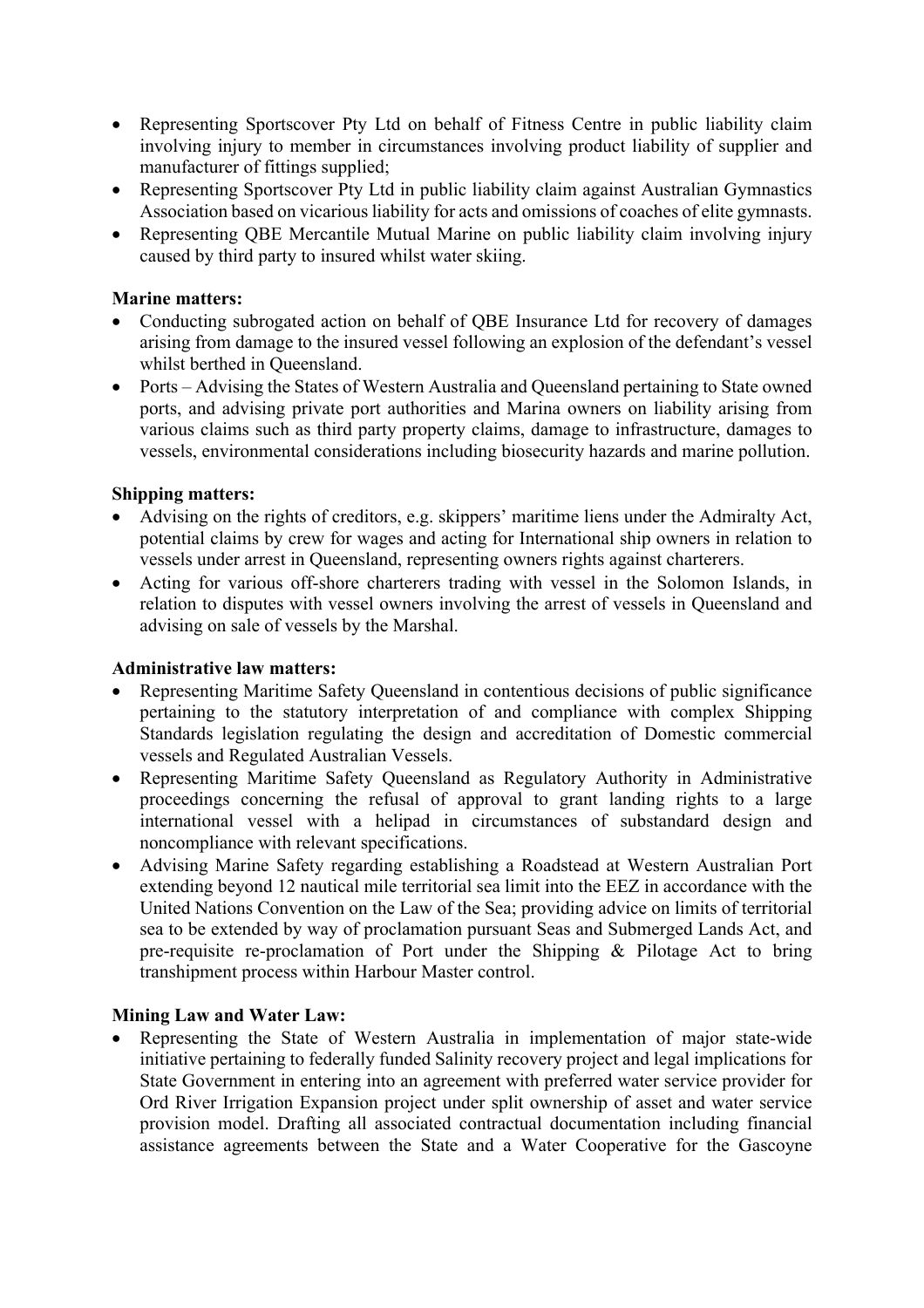Irrigation Pipeline project supported through the State Royalties for Regions fund with an assessed forecast project construction budget in excess of \$20M.

• Advising at Ministerial level on multiparty legal obligations of mining stakeholders under legislation and potential legal liability of the State of Western Australia arising from river water diverted into mining voids of a large mining company. Drafting all associated agreements pertaining to dewatering including treatment and disposal of the water.

# **Environmental Law and Regulatory compliance:**

- Acting on behalf of the State of Queensland in litigation arising from construction activities adjacent to Nelly Bay Harbour, impacting adversely on the harbor environment and the Great Barrier Reef Marine Park. Advising on complex interface between areas of State and Federal responsibility, Deeds of Agreement, Marine Parks Permits, Harbour Operational Plans, Zoning Plans, Environmental monitoring Programs under Federal and State Great Barrier Reef legislation.
- Advising the State of Western Australia on the constitutionality of restricting movement of waste into Western Australia under the controlled waste National Environmental Protection Measures Regulations and the legal basis for enforcement arising from the enabling legislation for organochlorin pesticides and management plans for chemicals in WA.

### **Contract law (significant projects):**

- Representing the WA Department of Transport, I facilitated the review and implementation of the next generation of service delivery Contracts with Australia Post.
- Representing Queensland Transport and re-drafting next generation General Terms and Conditions of Air Services Contracts, Long Distance Scheduled Passenger Services Contract for bus operators, and Administration of Taxi Services Contracts, including specific operational provisions contained in the numerous Schedules.
- Representing the WA Department of Water and providing legal framework for Minor Works procurement around core business, previously managed externally, through creation and implementation of new Minor Works Contract templates, streamlining process by providing the legal documentary framework for in-house management and adopted for use in procurement of Minor Works contracts and subsequently adopted by other agencies.

### **Family Law:**

- Acting on behalf of third party corporate interveners in contested family Court proceedings, including pertaining to constructive trusts over farmland;
- Acting for various litigants in complex child-related disputes, including interstate relocation of children, re-allocation of parental responsibility, contact rights of extended family members; alienation cases.
- Acting on occasion as Independent Children's lawyer;
- Acting for various litigants in complex property settlement disputes, including maintenance orders, constructive trusts, declaration of and alteration of property interests;
- Providing advice on financial agreements;
- Providing advice on rights of de-facto partners.

### **Employment Law:**

- Acting in various breach of employment contract claims on behalf of employees;
- Representing employees in various adverse action claims and workers compensation claims.